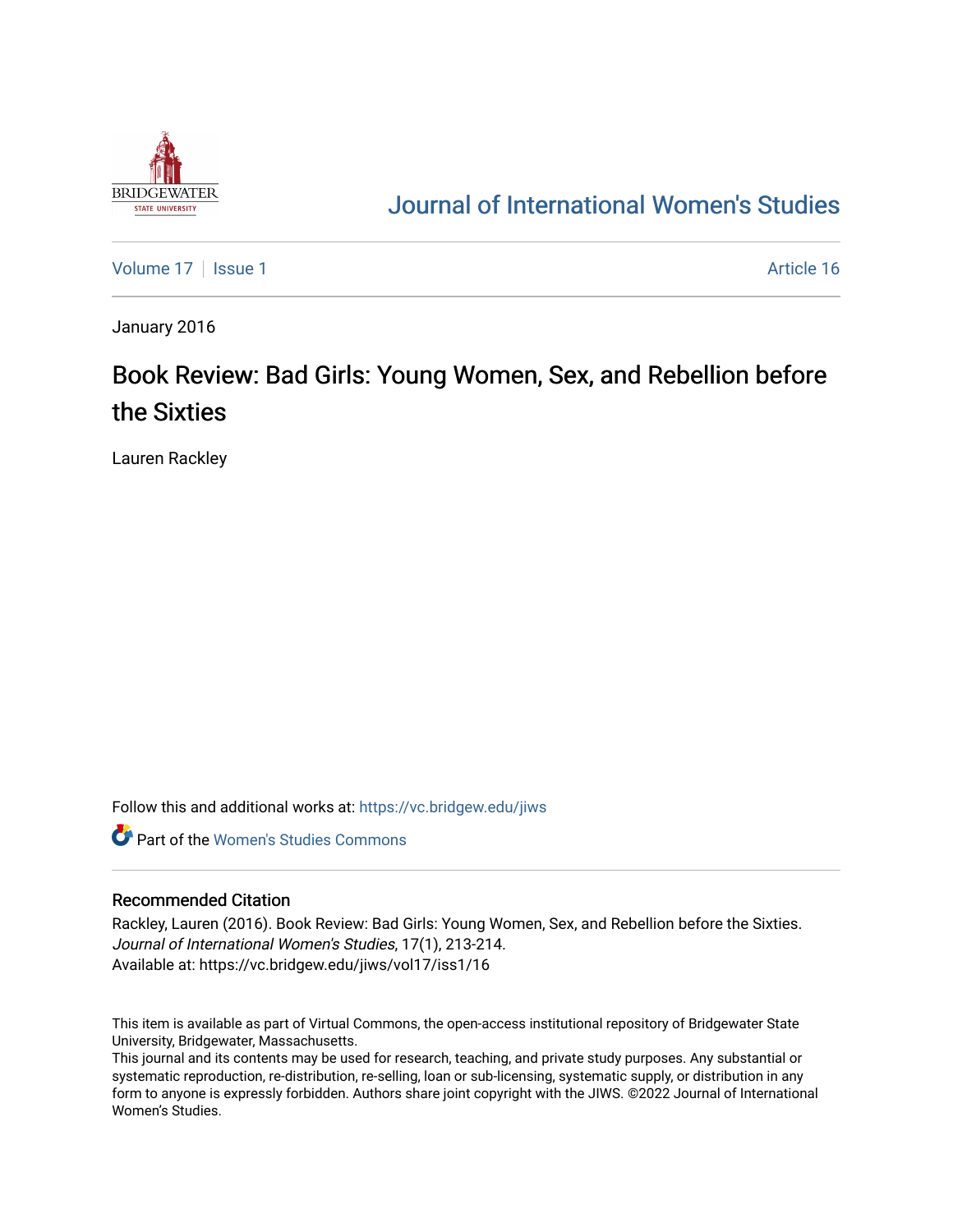#### Rackley: Book Review: Bad Girls

This journal and its contents may be used for research, teaching and private study purposes. Any substantial or systematic reproduction, re-distribution, re-selling, loan or sub-licensing, systematic supply or distribution in any form to anyone is expressly forbidden. ©2016 Journal of International Women's Studies.

## *Bad Girls: Young Women, Sex, and Rebellion before the Sixties* **Amanda H. Littauer. 2015. Chapel Hill: University of North Carolina, 259 pages. Photographs, Appendix, and Index included. \$27.95. Paperback.**

## Reviewed by: Lauren Rackley<sup>1</sup> Louisiana State University

 The common historiography of sexuality characterizes the years following World War II as a time of sexual repression, which fueled in turn the countervailing sexual revolutions of the 1960s and 1970s. Recently, scholars have begun to challenge this commonly accepted history and instead argue for the existence of what Amanda Littauer calls a "long sexual revolution." Littauer's *Bad Girls: Young Women, Sex, and Rebellion before the Sixties* reveals the 1940s and 1950s as periods in which "sexual desire was a driving force" in women's lives, even though cultural conditions did not permit women to actively "resist conservative sexual morality in organized ways" (2). Littauer's research demonstrates that these changes were a "distinctive transformation in American sexual culture" rather than an historical aberrance, and she argues that the shifts in sexual culture during the 1940s and 1950s permitted the sexual revolution to occur on a large scale in later decades.

 Littauer approaches her research as a historian and utilizes oral histories from archives, governmental studies on sexuality, and written letters to Alfred Kinsey. The primary sources allow Littauer to illustrate how women's and girls' reorganization of the collective consciousness of sexuality "catalyzed the explicit sexual revolts of the following generation" (174). Each of the sources utilized in *Bad Girls* reveals a shift in girls' and women's ideologies surrounding sexual performances by recounting the girls' and women's first hand narrations of their nonnormative sexual encounters with other men and women. These first person narratives conveyed through the oral histories and written letters to Kinsey reveal girls' and women's disregard for conventional sexual practices and instead demonstrate how women fought to create new sexual standards, ranging from the normalization of sex outside of marriage to the practice of same sex relationships. By including both girls' studies and women's studies, Littauer demonstrates how both groups worked simultaneously to gain sexual agency. However, because of "the material, social, and legal conditions" that defined each group, girls and women altered societal perspectives on sexuality in different ways (12). *Bad Girls* delineates between the sexual agency that girls' fought for, such as the choice for a girl to sleep with her boyfriend before marriage, and the sexual autonomy that young women fought for, such as normalizing practices within the public sphere.

 Littauer divides *Bad Girls* into five chapters, which primarily focus on the 1940s and 1950s. The first two chapters explore the emergence of "victory girls" and "B-girls" that resulted from World War II and the military's mobilization. These chapters argue that "victory girls" and "B-girls" had greater opportunities for sexual encounters as the military mobilized, and they created tension between commercial and casual sexual interactions. Chapters three, four, and five explore the repercussions of sexuality during World War II by focusing on girls' and women's

l

1

<sup>1</sup> Ph.D. Candidate, English Department